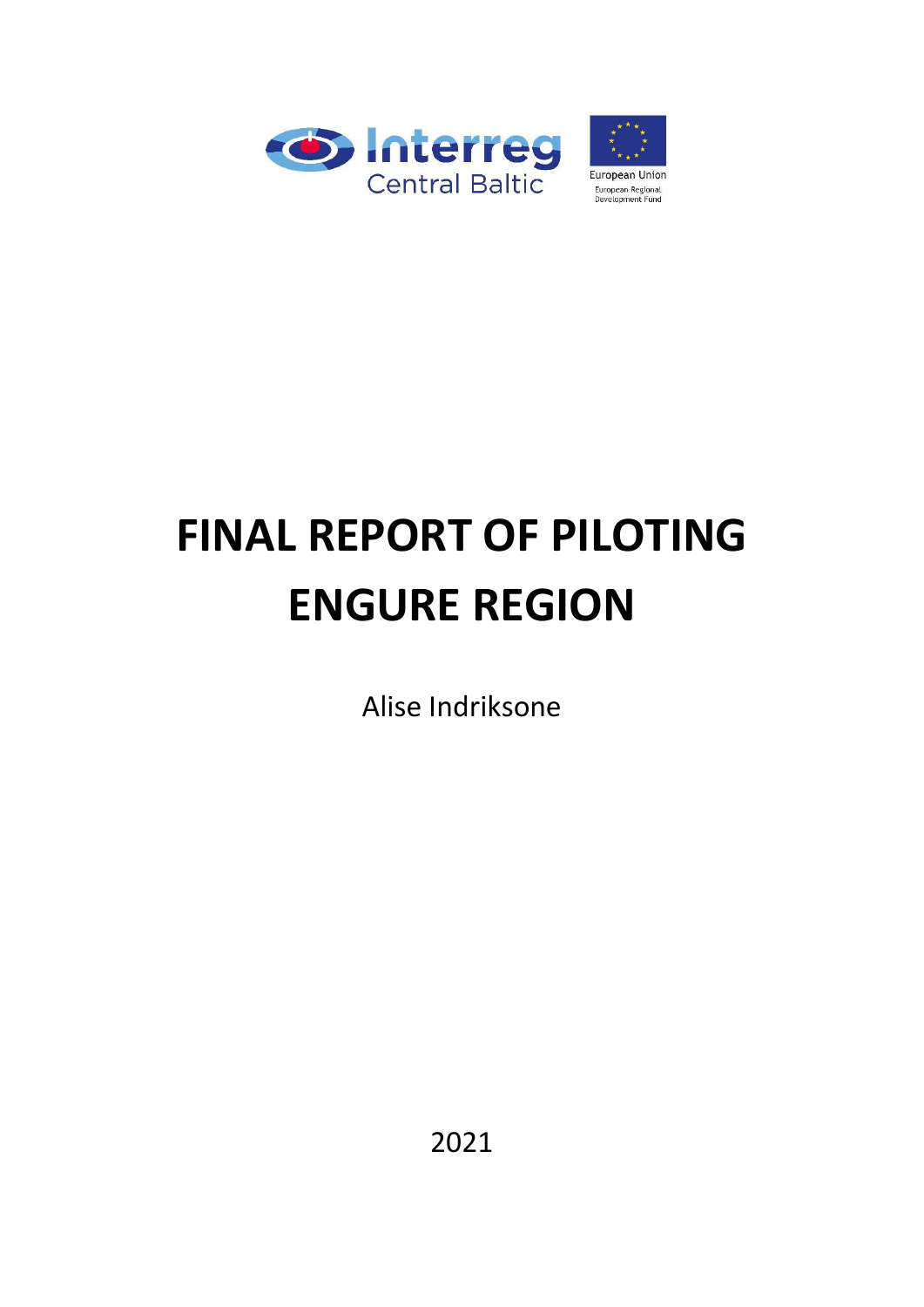## 1. NGO "InBi" Outdoor cinema evenings "Cinema picnic"

| $\mathbf{1}$   | Name of the community, location,<br>contacts                                                                                                                                                                                                    | NGO "InBi", Lapmežciems parish, Tukums district (ex-<br>Engure).<br>Dace Treimane-Freimane, dace.tf@gmail.com                                                                                                                                                                                                                                                                                                                                                                                                                                                                                                                                                                                                                                                                                                                                                                                                                                                                                                                                                                                                                                                                                                                                                                                                                                                                                                                                                                                                                                                                                                                                                            |
|----------------|-------------------------------------------------------------------------------------------------------------------------------------------------------------------------------------------------------------------------------------------------|--------------------------------------------------------------------------------------------------------------------------------------------------------------------------------------------------------------------------------------------------------------------------------------------------------------------------------------------------------------------------------------------------------------------------------------------------------------------------------------------------------------------------------------------------------------------------------------------------------------------------------------------------------------------------------------------------------------------------------------------------------------------------------------------------------------------------------------------------------------------------------------------------------------------------------------------------------------------------------------------------------------------------------------------------------------------------------------------------------------------------------------------------------------------------------------------------------------------------------------------------------------------------------------------------------------------------------------------------------------------------------------------------------------------------------------------------------------------------------------------------------------------------------------------------------------------------------------------------------------------------------------------------------------------------|
| $\overline{2}$ | Description of the service and main<br>target groups                                                                                                                                                                                            | Created service - outdoor cinema for locals and tourists.                                                                                                                                                                                                                                                                                                                                                                                                                                                                                                                                                                                                                                                                                                                                                                                                                                                                                                                                                                                                                                                                                                                                                                                                                                                                                                                                                                                                                                                                                                                                                                                                                |
| 3              | What kind of equipment was bought by<br>the project to the community                                                                                                                                                                            | Microphone, mixerpult, speakers set with stands for<br>speakers and bag, movie screen.                                                                                                                                                                                                                                                                                                                                                                                                                                                                                                                                                                                                                                                                                                                                                                                                                                                                                                                                                                                                                                                                                                                                                                                                                                                                                                                                                                                                                                                                                                                                                                                   |
| 4              | Real experience- how the service was<br>offered in reality in 2020 and 2021.<br>How the service was advertised to<br>target groups, which channels were<br>used? How many persons/clients<br>(visitors, local persons etc) used the<br>service? | In 2020 NGO did managed to gain extra financing from<br>national funding to buy the movie licenses and local<br>municipality financed rent of professional projector.<br>NGO did implement it's PR strategy to obtain a high<br>number of visitors. Locals were involved to take part in<br>FB questionnaire to choose the movies they would like<br>to see and teasers of planned events were placed on FB.<br>It helped to raise the interest and feeling of participation<br>of creating the event. Also the local guest houses were<br>informed about the event, so they could inform their<br>guests. It was calculated that in total in 4 outdoor movie<br>events were attended by more than 300 people.<br>Families with children, youth and seniors did join to<br>watch the movie in local park and gave good<br>recommendations.<br>In 2021 NGO did not implement outdoor cinema due to<br>Covid19 restrictions. Local municipality did agree to buy<br>the service but finally did not do it due to restrictions.<br>Event could be possible to organize only with<br>certification and it would stop the main part of target<br>group as families with children 12+ could not enter or<br>would have to go to other city and do the tests (not free).<br>Also the state police asked to provide security also<br>outside the area to avoid crowd gathering who would<br>like to watch the movie without C19 certification. NGO<br>had no capacity to organize police or other security.<br>The service of outdoor movie was well attended in 2020<br>and locals were sad to hear its cancelled this year. It<br>gives a hope to continue the idea next year. |
| 5              | Income earned from offering the<br>services 2020 and 2021. Main costs.                                                                                                                                                                          | No income yet. In 2020 it was gained financing from<br>national fund to buy the movie licence and local<br>municipality provided projector.                                                                                                                                                                                                                                                                                                                                                                                                                                                                                                                                                                                                                                                                                                                                                                                                                                                                                                                                                                                                                                                                                                                                                                                                                                                                                                                                                                                                                                                                                                                              |
| 6              | Differences between the activity plan<br>and real situation, short justification-<br>how the plans were changed and why.                                                                                                                        | In 2020 events implemented as planned.<br>No events were implemented in 2021 due to Covid19<br>restricitions to oprganize public events.                                                                                                                                                                                                                                                                                                                                                                                                                                                                                                                                                                                                                                                                                                                                                                                                                                                                                                                                                                                                                                                                                                                                                                                                                                                                                                                                                                                                                                                                                                                                 |
| $\overline{7}$ | What human resources were used in<br>offering the services? Was there any<br>employment opportunities offered to                                                                                                                                | In 2020 service was done by volunteers and planned to<br>make it as employment in 2021: 1 person - leader who<br>is in charge of organization.                                                                                                                                                                                                                                                                                                                                                                                                                                                                                                                                                                                                                                                                                                                                                                                                                                                                                                                                                                                                                                                                                                                                                                                                                                                                                                                                                                                                                                                                                                                           |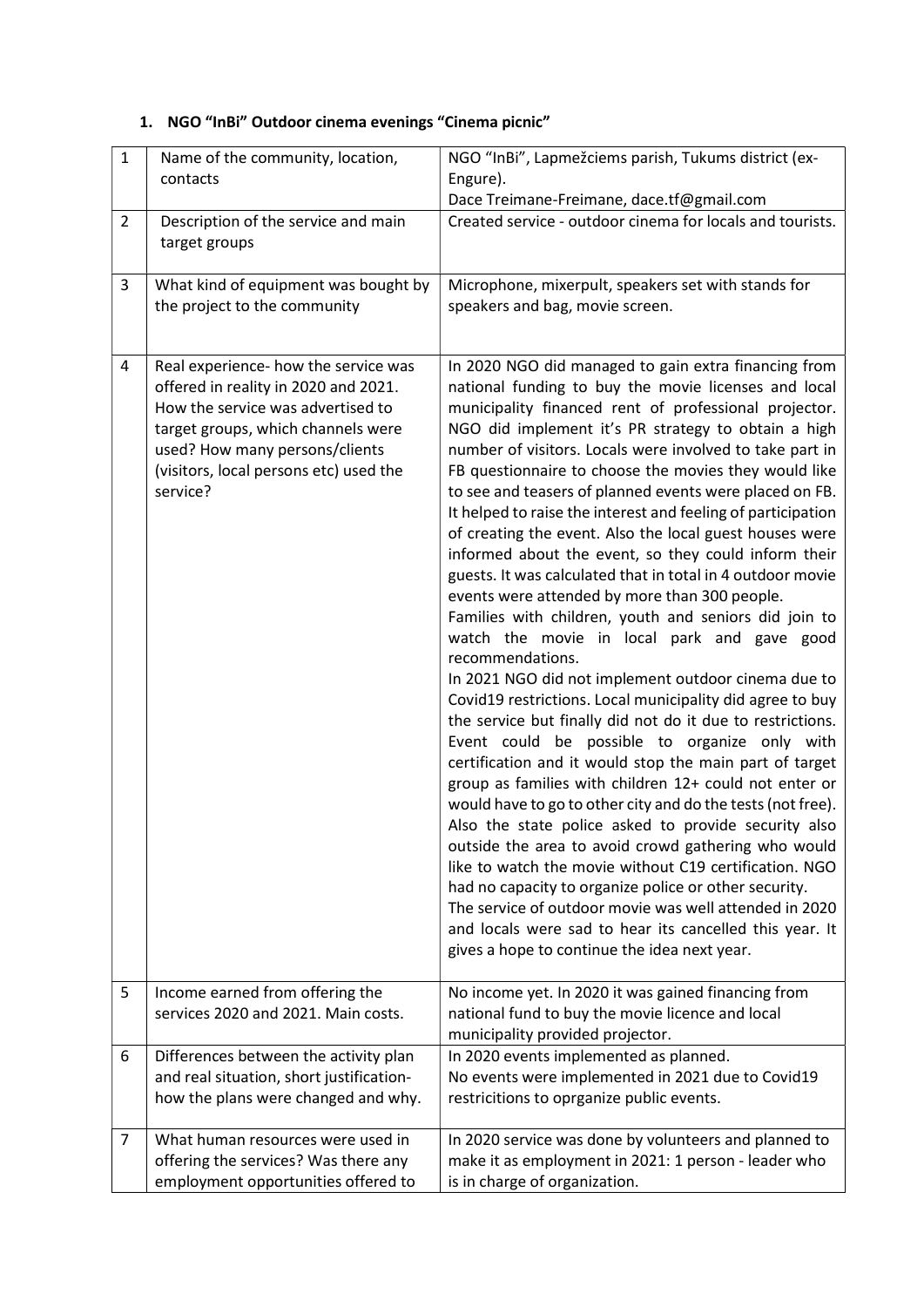|   | some persons, who were involved to<br>offering the services?                                                                                                                |                                                                                                                                                                                        |
|---|-----------------------------------------------------------------------------------------------------------------------------------------------------------------------------|----------------------------------------------------------------------------------------------------------------------------------------------------------------------------------------|
| 8 | What are the perspectives of offering<br>the community services in the future?<br>What are the needs for additional<br>investments to the equipment,<br>infrastructure etc? | Demand for outdoor cinema and other culture events is<br>high, so it is planned to restart the idea implementation<br>as soon as C19 situation change. No need for other<br>equipment. |
| 9 | What is the potential of employment<br>opportunities to persons, who are<br>involved to offering the services?                                                              | Potential is high to make 1 employment opportunity for<br>culutural event organizer.                                                                                                   |

## 2. NGO Piekrastes konvents "Pearl Creates" Art workshops

| $\mathbf{1}$   | Name of the community, location,                                     | NGO "Piekrastes konvents", Engure parish, Tukums                                                                      |
|----------------|----------------------------------------------------------------------|-----------------------------------------------------------------------------------------------------------------------|
|                | contacts                                                             | district (ex-Engure).                                                                                                 |
|                |                                                                      | Daina Dubra, daina.dubra@gmail.com                                                                                    |
| $\overline{2}$ | Description of the service and main                                  | Art workshops for locals, tourists, schools, companies,<br>groups of people (birthday parties, art day for children / |
|                | target groups                                                        | youth).                                                                                                               |
|                |                                                                      |                                                                                                                       |
| 3              | What kind of equipment was bought by                                 | Screen printing Screen 8 pcs                                                                                          |
|                | the project to the community                                         | Ebru bath 8 pcs                                                                                                       |
|                |                                                                      | Sieve fixing hinges 8 pcs                                                                                             |
|                |                                                                      | Guillotine for paper works 1 pcs.                                                                                     |
|                |                                                                      | Cyanotype set 5 pcs                                                                                                   |
|                |                                                                      | Textile inks for screen printing 5 pcs<br>Paper inks for screen printing 5pcs                                         |
|                |                                                                      | Indigo colors 5pcs                                                                                                    |
|                |                                                                      | <b>Batik colors 5pcs</b>                                                                                              |
|                |                                                                      |                                                                                                                       |
| 4              | Real experience- how the service was                                 | NGO did offer individual workshops for locals and                                                                     |
|                | offered in reality in 2020 and 2021.                                 | tourists and organize 2 festive events. Workshops                                                                     |
|                | How the service was advertised to                                    | organized in 2020 were:                                                                                               |
|                | target groups, which channels were<br>used? How many persons/clients | - Ebro (Turkish-style paper and textile printing),<br>- Shibori and batik (textile dyes in various tying              |
|                | (visitors, local persons etc) used the                               | techniques),                                                                                                          |
|                | service?                                                             | - Screen printing (exploratory workshop for creating                                                                  |
|                |                                                                      | a work of art in screen printing technique),                                                                          |
|                |                                                                      | - Cyanotype and solar printing (techniques for                                                                        |
|                |                                                                      | printing textiles with the help of solar UV rays),                                                                    |
|                |                                                                      | Workshops were implemented for small groups, in total                                                                 |
|                |                                                                      | attended by ~30 people.                                                                                               |
|                |                                                                      | In 2021. NGO did offer individual workshops for locals<br>and tourists in total ~10 workshops for 40 people.          |
|                |                                                                      | Workshop information was published in FB account and                                                                  |
|                |                                                                      | displayed posters in Engure. Posters helped to attract                                                                |
|                |                                                                      | tourists who randomly noticed the possibility to join the                                                             |
|                |                                                                      | workshop. Clients were mainly family with children.                                                                   |
|                |                                                                      |                                                                                                                       |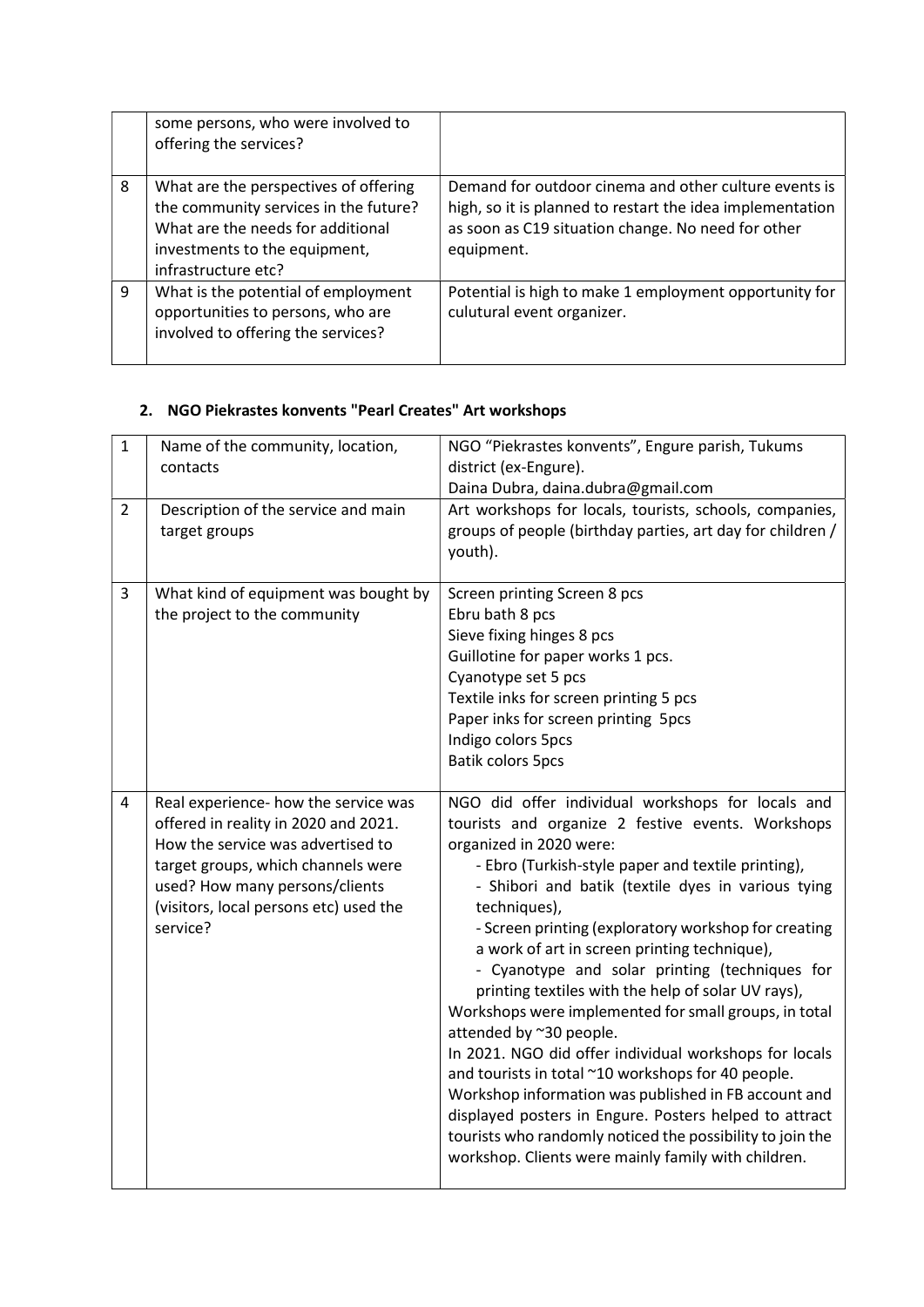| 5              | Income earned from offering the                                                                                                                                                  | Incomes gained as donationions ~500 eur. Main cost is                                                                                                                                                                                                                                                     |
|----------------|----------------------------------------------------------------------------------------------------------------------------------------------------------------------------------|-----------------------------------------------------------------------------------------------------------------------------------------------------------------------------------------------------------------------------------------------------------------------------------------------------------|
|                | services 2020 and 2021. Main costs.                                                                                                                                              | salary for artist and materials.                                                                                                                                                                                                                                                                          |
|                |                                                                                                                                                                                  |                                                                                                                                                                                                                                                                                                           |
| 6              | Differences between the activity plan<br>and real situation, short justification-<br>how the plans were changed and why.                                                         | The situation with restrictions were slowing down the<br>possible activities as people are avoiding contact but<br>workshop involves it. Was not possible to implement<br>workshop for bigger groups that would earn bigger<br>incomes. Also postponed the plans of implementing<br>other culture events. |
| $\overline{7}$ | What human resources were used in<br>offering the services? Was there any<br>employment opportunities offered to<br>some persons, who were involved to<br>offering the services? | Employment opportunity for person who is organizing<br>workshop - the artist. Salary paid direct form client<br>donations.                                                                                                                                                                                |
| 8              | What are the perspectives of offering<br>the community services in the future?<br>What are the needs for additional<br>investments to the equipment,<br>infrastructure etc?      | It is planned to elaborate new workshop types to keep<br>the interest from locals and tourists who will come back<br>next summer.<br>No need for other equipment.                                                                                                                                         |
| 9              | What is the potential of employment<br>opportunities to persons, who are<br>involved to offering the services?                                                                   | Potential is high to make 1 employment opportunity for<br>workshop artist.                                                                                                                                                                                                                                |

## 3. NGO "AB volleyball club" Beach volleyball activities

| $\mathbf{1}$<br>2 | Name of the community, location,<br>contacts<br>Description of the service and main<br>target groups                                                                                                                                            | NGO "AB volleyball club" Engure parish, Tukums<br>district (ex-Engure).<br>Liga Riekstina, riekstina.liga.321@gmail.com<br>Created service - a leisure activity beach volleyball<br>tournaments for locals and tourists.                                                                                                                                                                                                                                                                                                                                                  |
|-------------------|-------------------------------------------------------------------------------------------------------------------------------------------------------------------------------------------------------------------------------------------------|---------------------------------------------------------------------------------------------------------------------------------------------------------------------------------------------------------------------------------------------------------------------------------------------------------------------------------------------------------------------------------------------------------------------------------------------------------------------------------------------------------------------------------------------------------------------------|
| 3                 | What kind of equipment was bought by<br>the project to the community                                                                                                                                                                            | Volleyball nets 4 pcs.<br>court lines 4 pcs.                                                                                                                                                                                                                                                                                                                                                                                                                                                                                                                              |
| 4                 | Real experience- how the service was<br>offered in reality in 2020 and 2021.<br>How the service was advertised to<br>target groups, which channels were<br>used? How many persons/clients<br>(visitors, local persons etc) used the<br>service? | In 2020 NGO did obtain financing from local funds to<br>implement volleyball camp for youth in July. In<br>beginning of September the NGO took part to<br>implement youth beach volleyball tournament for U16<br>and U18 in Engure. In total 40 teams (80 people) took<br>part for this two day tournament. Participants with their<br>teams and coaches were positive surprised about the<br>hight quality of nets, balls and organization.<br>Activities were slowed down by Covid19, but NGO<br>managed to organize the first tournament to make a<br>good reputation. |